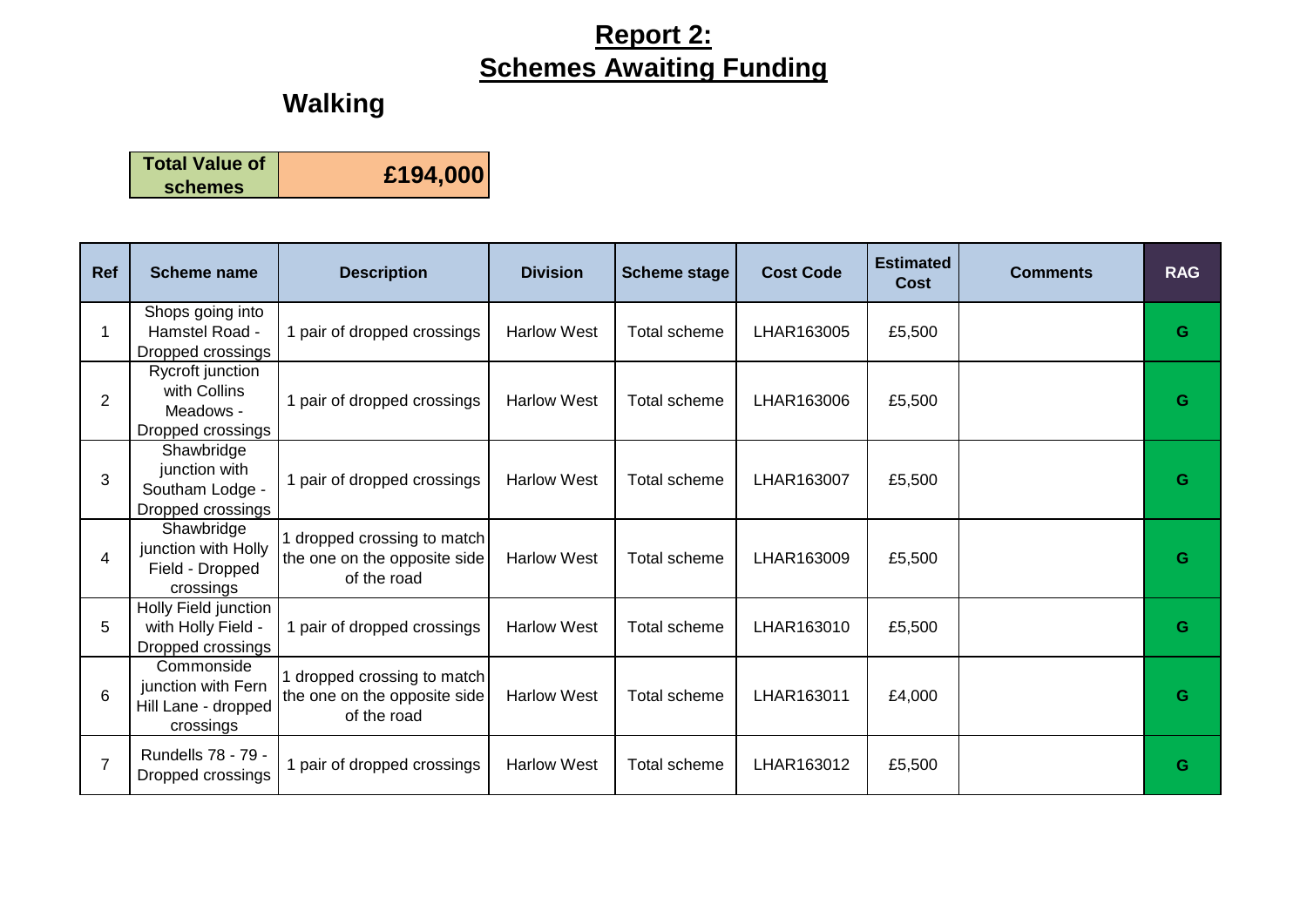| <b>Total Value of</b> | £194,000 |
|-----------------------|----------|
| <b>schemes</b>        |          |

| Ref | <b>Scheme name</b>                                                             | <b>Description</b>                                                           | <b>Division</b>             | <b>Scheme stage</b> | <b>Cost Code</b> | <b>Estimated</b><br><b>Cost</b> | <b>Comments</b> | <b>RAG</b> |
|-----|--------------------------------------------------------------------------------|------------------------------------------------------------------------------|-----------------------------|---------------------|------------------|---------------------------------|-----------------|------------|
| 8   | Hare Street junction<br>with Spring Close -<br>Dropped crossings               | 1 pair of dropped crossings                                                  | <b>Harlow West</b>          | Total scheme        | LHAR163013       | £5,500                          |                 | G          |
| 9   | <b>Helions Road</b><br>Junction with<br>Harberts Road -<br>dropped crossings   | 1 pair of dropped crossings                                                  | <b>Harlow West</b>          | Total scheme        | LHAR163014       | £5,500                          |                 | G          |
| 10  | Willowfield junction<br>with Tendring Road<br>- Dropped<br>crossings           | 2 x pairs of dropped<br>crossings                                            | <b>Harlow West</b>          | Total scheme        | LHAR163015       | £9,500                          |                 | G          |
| 11  | Maunds Hatch<br>junction with<br>Maunds Hatch -<br>Dropped crossings           | 1 pair of dropped crossings<br>in the vicinity of the Co-Op                  | <b>Harlow West</b>          | <b>Total scheme</b> | LHAR163019       | £5,500                          |                 | G          |
| 12  | <b>Tendring Road</b><br>junction with<br>Partridge Road -<br>Dropped crossings | 1 pair of dropped crossings                                                  | <b>Harlow West</b>          | <b>Total scheme</b> | LHAR163021       | £5,500                          |                 | G          |
| 13  | Tawney's Road<br>junction with The<br>Fairways - Dropped<br>crossings          | pair of dropped crossings                                                    | <b>Harlow South</b><br>East | Total scheme        | LHAR163023       | £6,500                          |                 | G          |
| 14  | Waterhouse Moor -<br>Dropped crossings                                         | Request for 2 x pairs of<br>dropped crossings down<br><b>Waterhouse Moor</b> | <b>Harlow South</b><br>East | Total scheme        | LHAR163026       | £11,000                         |                 | G          |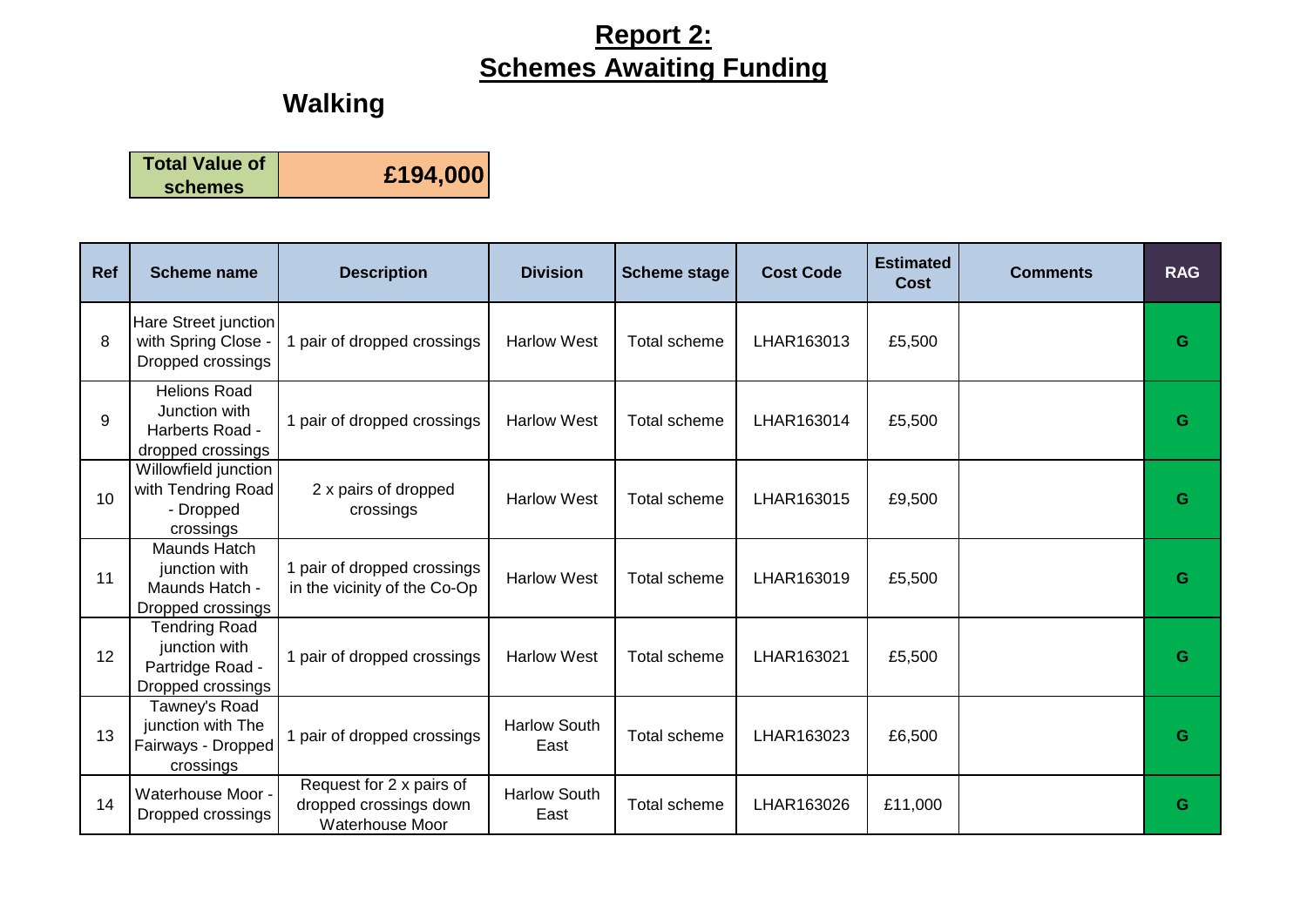| <b>Total Value of</b> | £194,000 |
|-----------------------|----------|
| <b>schemes</b>        |          |

| Ref | <b>Scheme name</b>                                                                  | <b>Description</b>                                            | <b>Division</b>     | <b>Scheme stage</b> | <b>Cost Code</b> | <b>Estimated</b><br>Cost | <b>Comments</b>                                                                                                                                           | <b>RAG</b> |
|-----|-------------------------------------------------------------------------------------|---------------------------------------------------------------|---------------------|---------------------|------------------|--------------------------|-----------------------------------------------------------------------------------------------------------------------------------------------------------|------------|
| 15  | Finchmoor -<br>Dropped crossings                                                    | Request for additional<br>dropped crossings down<br>Finchmoor | <b>Harlow West</b>  | Total scheme        | LHAR163028       | £30,000                  |                                                                                                                                                           | G          |
| 15  | Abercrombie Way<br>junction with<br>Woodcroft -<br>Dropped crossings                | 1 pair of dropped crossings                                   | <b>Harlow West</b>  | Total scheme        | LHAR163029       | £11,000                  | Scheme had previously<br>been prioritised for<br>funding but needed to be<br>cancelled to facilitate a<br>budget increase within<br>the Harlow programme. | G          |
| 17  | Entrance to Church<br>Gate School -<br>Dropped crossings                            | 1 pair of dropped crossings                                   | <b>Harlow North</b> | Total scheme        | LHAR163003       | £4,000                   |                                                                                                                                                           | G          |
| 18  | Miles Close junction<br>with Herbert's -<br>Dropped crossings                       | 1 pair of dropped crossings                                   | <b>Harlow West</b>  | Total scheme        | LHAR163004       | £5,500                   |                                                                                                                                                           | G          |
| 19  | Shawbridge<br>junction next to sign<br>for houses 132-152<br>- Dropped<br>crossings | pair of dropped crossings                                     | <b>Harlow West</b>  | Total scheme        | LHAR163008       | £5,500                   |                                                                                                                                                           | G          |